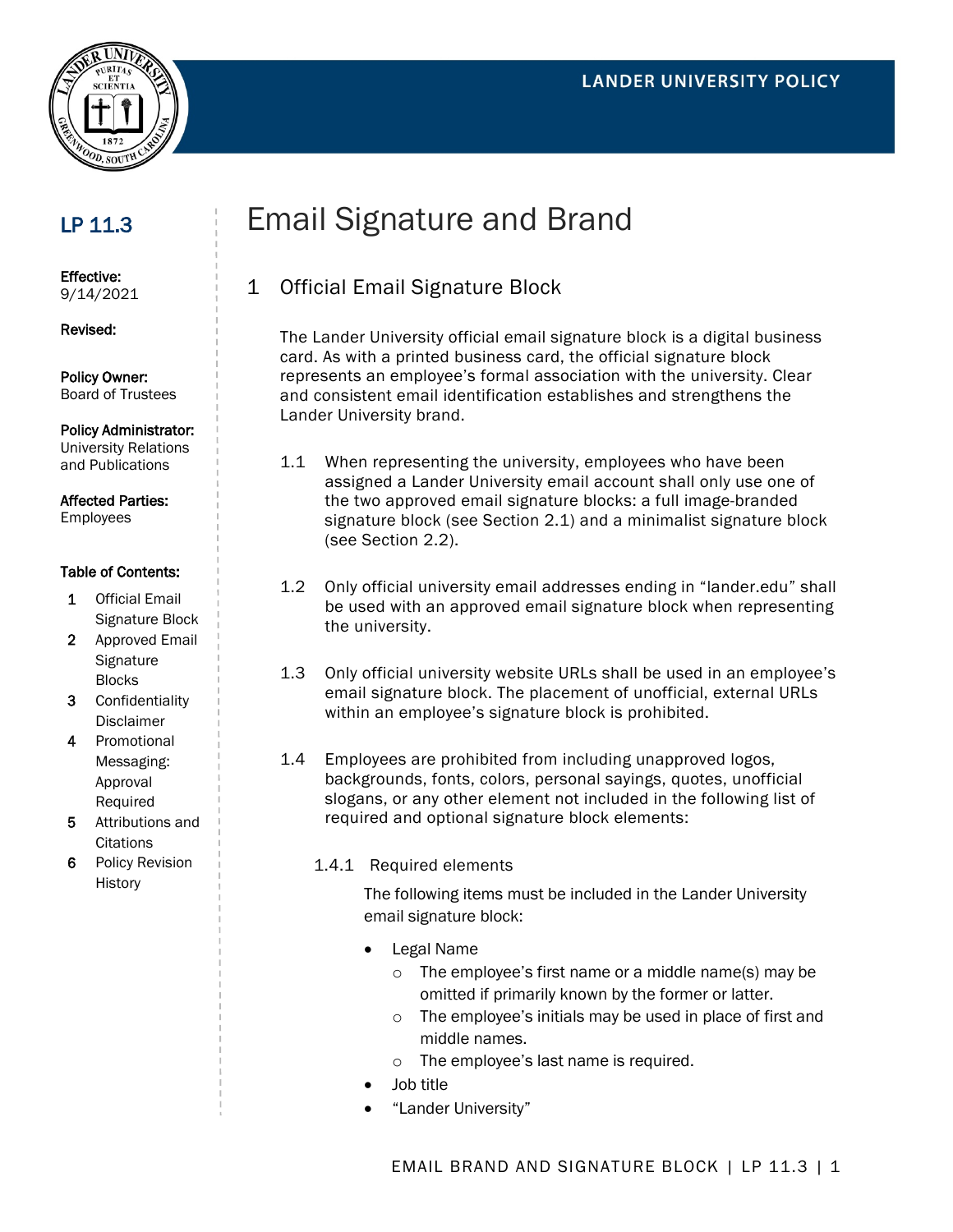- College, school, department, or office
- Phone number (format as "864-388-XXXX")

#### 1.4.2 Optional elements

Any of the following items may be included in the Lander University email signature block, but are not required:

- Lander University email address (username@lander.edu)
- Building
- Room number
- CPO Box
- Fax number
- Lander University website ("lander.edu")
- College or department landing page (e.g., for Admissions, "Visit" or "Apply now"; for University Relations, "News and Events")
- Lander University's physical address ("320 Stanley Ave, Greenwood, S.C. 29649")
- Approved Lander University slogan (e.g., "LAUNCH YOUR FUTURE")
- Official Lander University social media account icons and links
	- o Facebook [\(http://www.facebook.com/followlander\)](http://www.facebook.com/followlander)
	- o Twitter [\(http://twitter.com/follow\\_lander\)](http://twitter.com/follow_lander)
	- o Instagram [\(https://instagram.com/landeruniversity/\)](https://instagram.com/landeruniversity/)
	- o LinkedIn [\(https://www.linkedin.com/school/46809\)](https://www.linkedin.com/school/46809)
- Preferred pronouns (e.g., she/her/hers, he/him/his, they/them/theirs, etc.)
- Honorific title (e.g., Dr., Ms., Mr., Mx., Rev., etc.)
- Privacy or confidentiality disclaimer (see Section 3)

## 2 Approved Email Signature Blocks

- 2.1 Full image-branded signature block (includes images and links)
	- 2.1.1 Style requirements for full image-branded signature block
		- Font size: 11pt (12pt for name only)
		- Font typeface: Calibri
			- o Bold font style for name and labels only
			- o All other fonts styles are regular with no italics used
		- Font color: Blue (RGB 0,7,118 or #003366)
			- o For use with name and labels only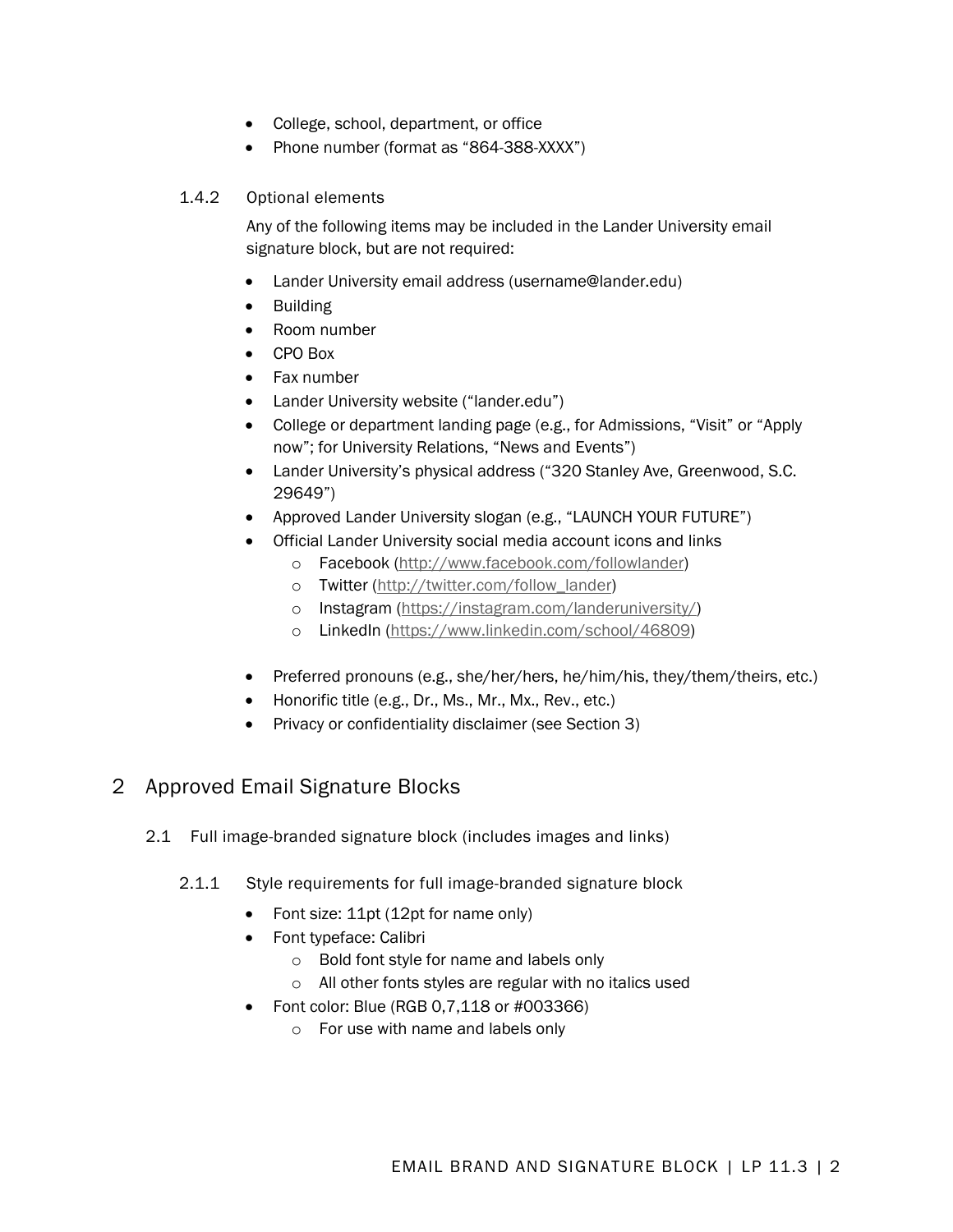2.1.2 Full image-branded signature template (to copy, use [email template file](https://www.lander.edu/sites/default/files/Documents/About/Leadership/Policies/email_signature_template.docx)[1](#page-2-0))



Carnell Learning Center, LC900 | CPO Box 9999 320 Stanley Ave, Greenwood, S.C. 29649 **Office:** (864) 388-88## | **Fax:** (864) 388-88## **Mobile:** (864) 555-5555 [emailid@lander.edu](mailto:emailid@lander.edu) | [Policies & Privacy](https://www.lander.edu/about/information-technology-services/policies)

#### LAUNCH YOUR FUTURE | LANDER.EDU



#### 2.1.3 Signature generator application (optional)

To ensure consistency among university email signatures, the Offices of Information Technology Services and University Relations and Publications have collaborated to develop a new, easy-to-use email signature generator for the Lander University Community.

To use the new signature generator, simply click this link (log-in will be required):

• <https://www.lander.edu/its/signature>

Once you are logged in, please verify the information needed to auto-populate your signature, and follow the step-by-step instructions to apply it within your email program.

Please send comments or questions regarding the app to:

The Office of Information Technology Services 864-388-8234 [help@lander.edu](mailto:help@lander.edu)

<span id="page-2-0"></span><sup>1</sup> Email Signature Template URL:

[https://www.lander.edu/sites/default/files/Documents/About/Leadership/Policies/email\\_signature\\_template.docx](https://www.lander.edu/sites/default/files/Documents/About/Leadership/Policies/email_signature_template.docx)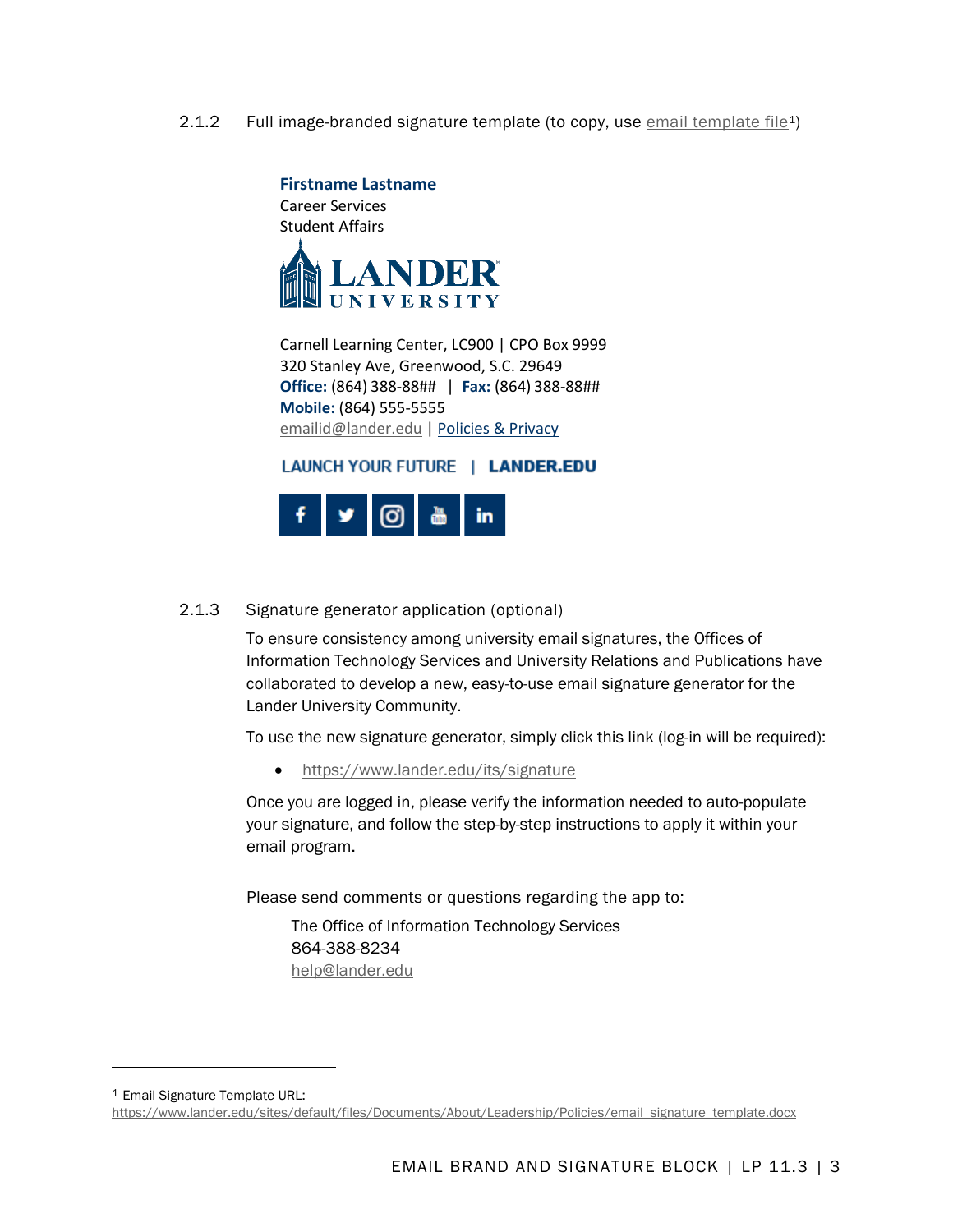Please note that the signature generation application is subject to change and may not include all of the elements available.

#### 2.2 Minimalist signature block (most accessible)

A minimalist signature block may be used instead of the standard image-branded signature block (see Section 2). Many of the elements common to signature blocks (e.g., social media icons, university logos, vCards, scripts) are not ADA-compliant. Signature blocks that include images are processed by many email clients or devices as attachments, which can be blocked entirely or can appear jumbled and illegible.

2.2.1 Minimalist signature template (to copy, use [email template file\)](https://www.lander.edu/sites/default/files/Documents/About/Leadership/Policies/email_signature_template.docx)

**Firstname Lastname**, Title Lander University | Department | 864-388-XXXX | lander.edu

- 2.2.2 Style requirements for minimalist signature block
	- Font size: 11pt
	- Font typeface: Calibri
	- Font color: Blue (RGB 0,7,118 or #003366) for first name and last name only.
	- First and last names should be in bold font style. All other font styles are regular with no italics used.

### 3 Confidentiality Disclaimer

Some Lander University offices, departments, colleges, and clinical practices require that a confidentiality statement be included with email signatures. The only Lander University confidentiality statement approved for use by the Office of the General Counsel for email signatures is the following statement:

*This email and any accompanying attachments are confidential. The information is intended solely for the use of the individual to whom it is addressed. Any review, disclosure, copying, distribution, or use of this email communication by others is strictly prohibited. If you are not the intended recipient, please notify the sender immediately and delete all copies. Thank you for your cooperation.*

This confidentiality statement may not be altered. If you are currently using a different statement in your email signature, it must be removed.